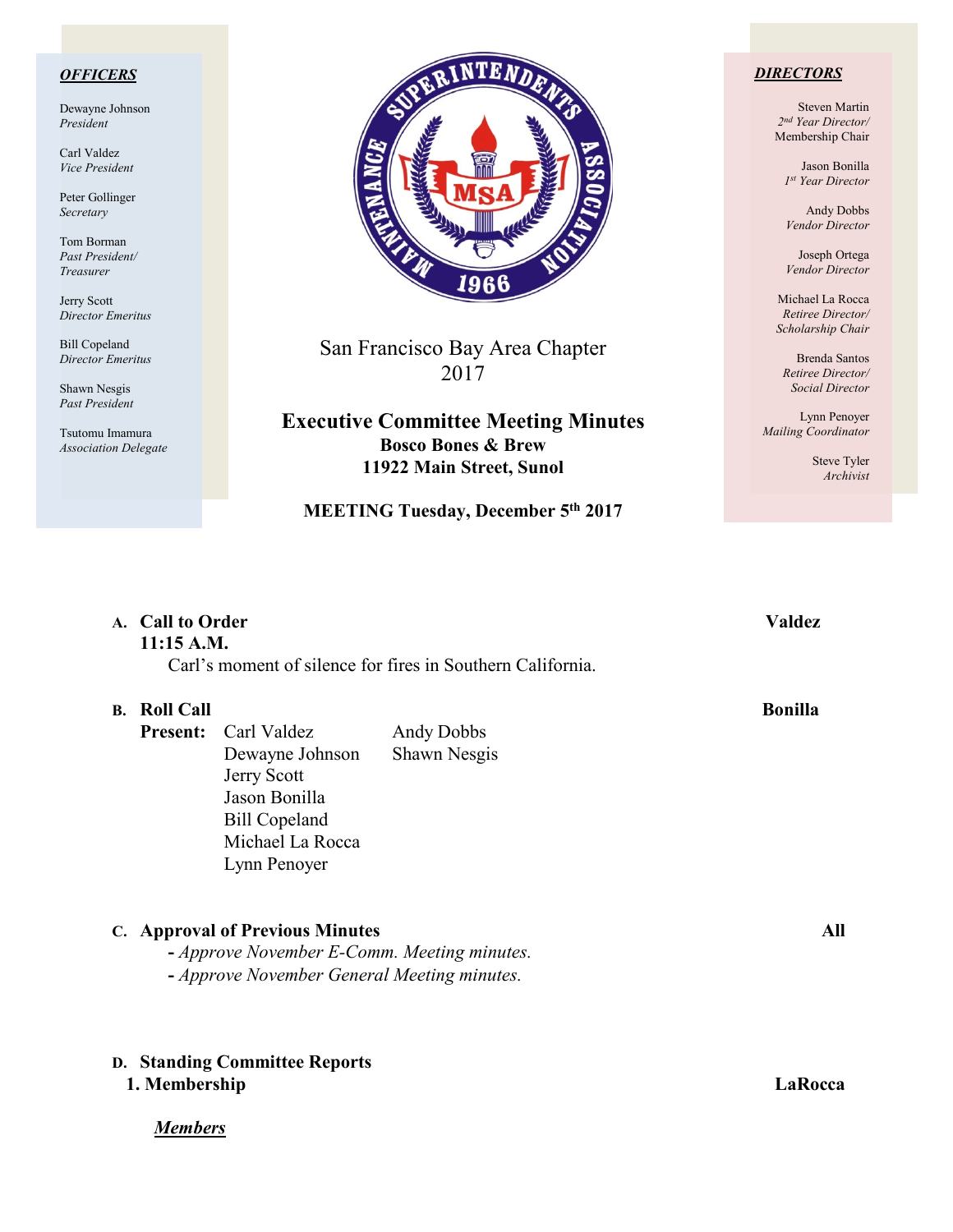*Life Members: 57 Regular Members:111 Vendor Members: 57 Total Members: 225*

# **2. Life Members LaRocca**

- Life member Gordon White with Weco had an issue Michael LaRocca will make the correction on the December report.
- Steve Tyler will be retiring the  $30<sup>th</sup>$  of this month and Michael LaRocca is requesting to pass Steve to a life member (board passed vote for Steves life membership).

# **E. Vendors Report Dobbs**

- Andy Dobbs shared his contact info for recent fires down south.
- Reed and Gram first premium vendor of 2018.
- Shawn discussed reminding vendors to renew premium memberships.

# **F. Association Report Valdez**

• January  $18<sup>th</sup>$  E-Board is at Fantasy Springs next.

# **G. Training Coordinator** Martin

• Carl is trying to get the 811 dig alert training set up. If he does not have it set up by next week we may have to go to plan B for the training on January 18<sup>th</sup>.

### **H. Scholarships LaRocca**

- Michael LaRocca needs to work with Shawn Nesgis to get the website changed to follow one and other.
- 5%-10% return on invested money for the scholarship.
- Michael LaRocca wants to see the bank filled to start making money for the scholarship program. "Get the endowment built up" to help with things like hire people.
- **I. Golf Tournament Committee Report Ortega** *No Report.*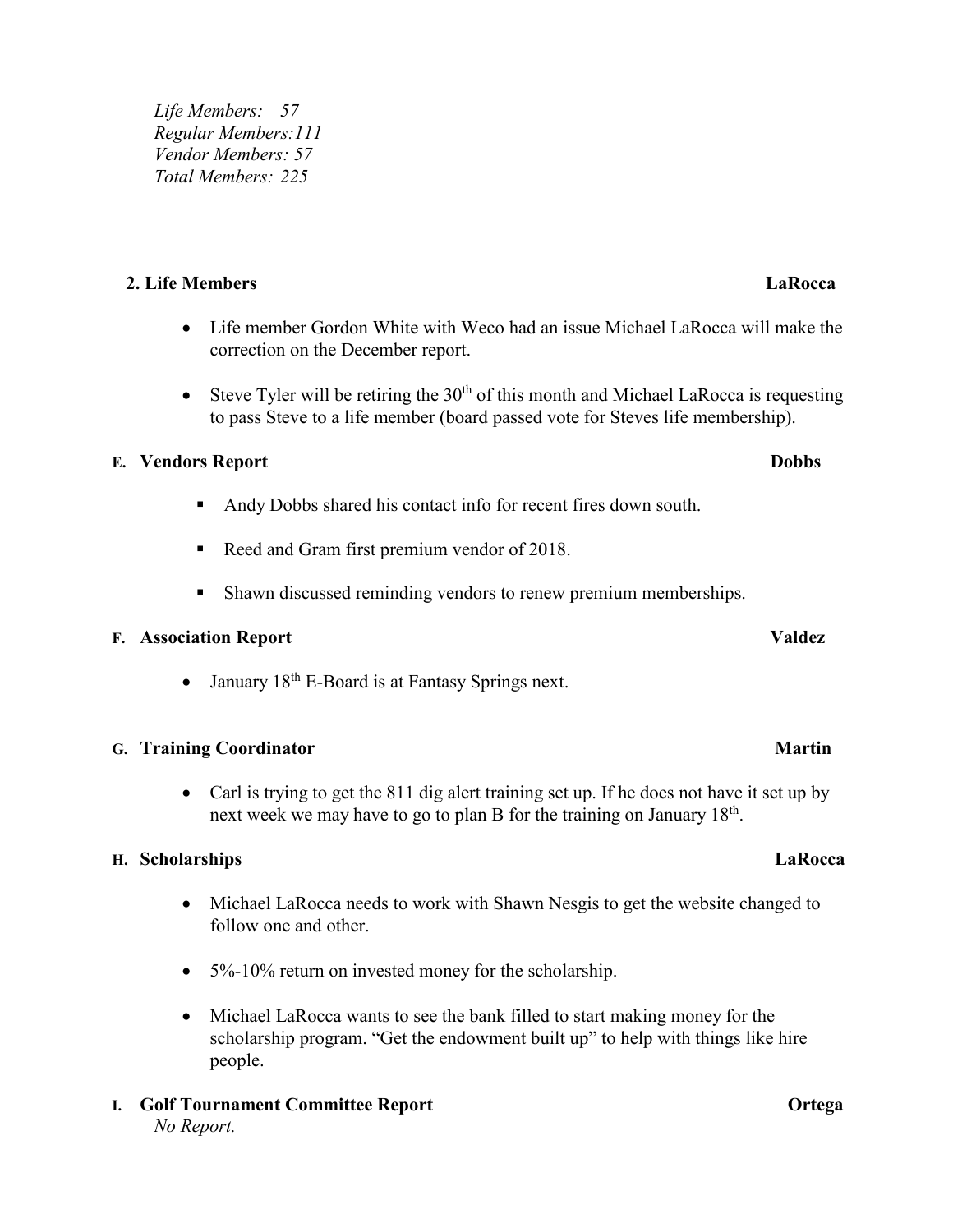## **J. Social Committee Santos <b>Santos Santos Santos**

 *No Report.*

# **K. Treasurer's report** Nesgis

| <b>Basic Checking</b> | \$21,784.96 |
|-----------------------|-------------|
| Savings               | \$28,167.28 |
| <b>TOTAL</b>          | \$49,952.24 |

- Shawn reviewed Chase checking and savings (scholarship). He also noted the account summary on the reverse side of the monthly reports.
- Shawn received the money for the golf tournament.
- Reimbursement forms requested to be in to Shawn at the monthly E-Board meetings.
- Shawn request that any funds paid out or removed to be reported with the correct protocol. He used the example of the \$300 reimbursement for the Peter Walsh party refreshments paid out to Jason Bonilla as an example of incorrect protocol.

# **L. Old Business**

- Provide incoming president with calendars.
- Carl is going to reach out to all chairs to see if there is going to be any changes.

### **M. New Business**

- Carl expressed the importance in getting the calendar finalized especially the earlier training since notifications will be going out soon. Michael LaRocca suggested not rehashing the same workshops he suggested sewer maintenance or other topics alike. The board agreed about not repeating training topics.
- Michael LaRocca brought forth the motion to give Tsutomu Imamura \$900 for the scholarship fund.
- To many meetings in Fremont.
- Michael LaRocca suggested changing PPC to possibly September (second Tuesday 9-11).